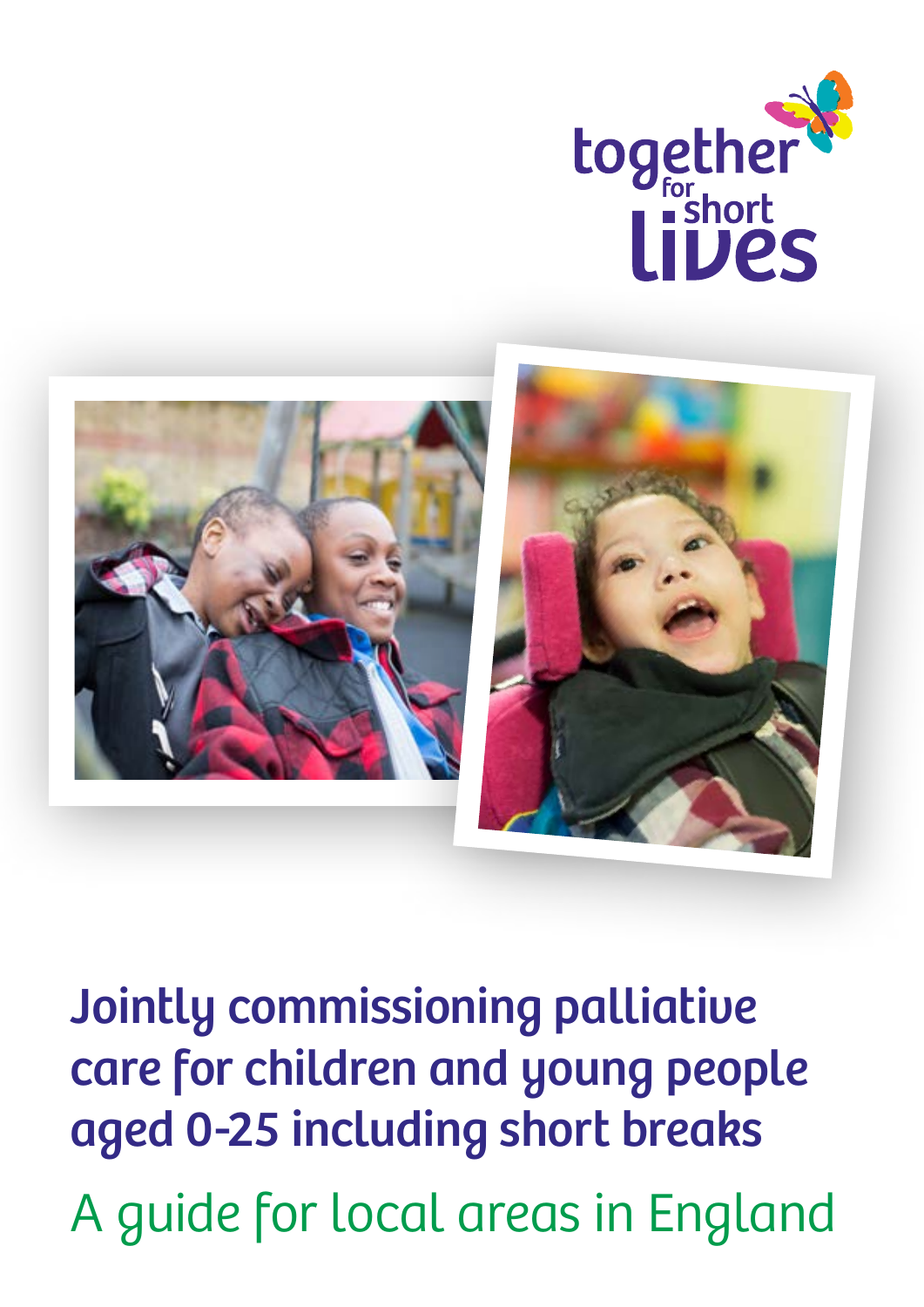

### 1. What are life-limiting and life-threatening conditions affect children and young people?

2. What do children and young people with life need? What is children's palliative care?

3. How many children and young people with should local areas expect to commission care

4. Who provides services to children and young conditions?

5. What should CCGs, local authorities and hed boards do to jointly commission children's pall

6. What outcomes can joint commissioners achieve these recommendations?

7. Who else should be involved in commissioning

# **Contents**

| onditions? How do they                  | Page 4  |
|-----------------------------------------|---------|
| e-limiting conditions                   | Page 4  |
| <b>Life-Limiting conditions</b><br>for? | Page 7  |
| g people with life-limiting             | Page 7  |
| alth and wellbeing<br>liative care?     | Page 8  |
| hieve by implementing                   | Page 17 |
| ing for this population?                | Page 19 |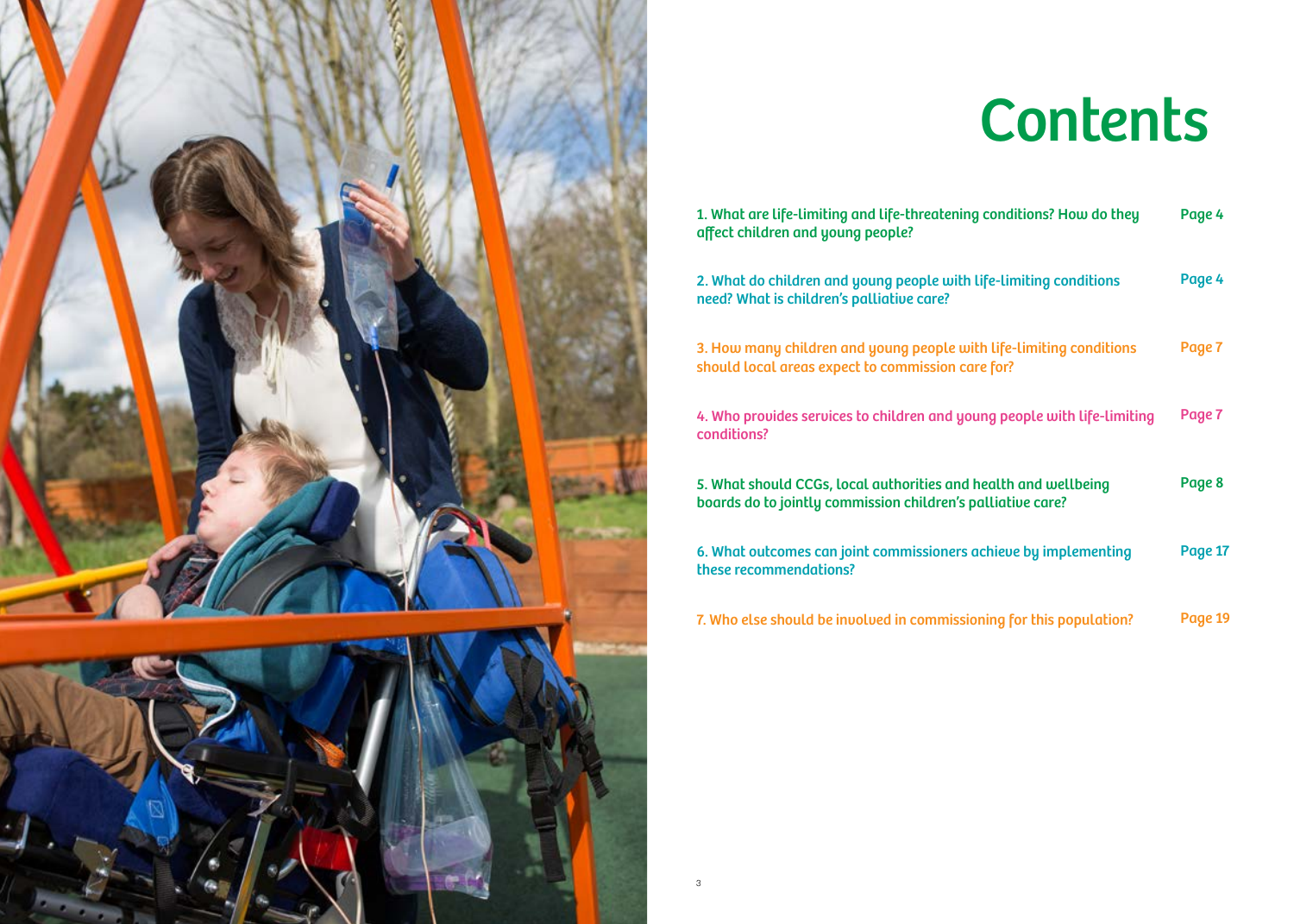## 1. What are life-limiting and life-threateningconditions? How do they affect children and young people?

Life-limiting and life-threatening conditions in children and young people can be defined by the following four categories<sup>1</sup>:

Life-limiting conditions are those for which there is no reasonable hope of cure and from which people are expected to die. Life-threatening conditions or episodes are those for which curative treatment may be feasible but can fail. People with lifelimiting conditions need continuing palliative care throughout the trajectory of their illness.

Families also need care and support throughout the trajectory of their child's illness, including after they have died. Palliative care for children and young people should<sup>2</sup>:

- 1. Life-threatening conditions for which curative treatment may be feasible but can fail – such as cancer or congenital heart disease.
- 2. Conditions where premature death is inevitable but where there may be prolonged periods where the child is well – such as Duchenne muscular dystrophy.
- 3. Progressive conditions without curative treatment options, such as Batten disease.
- 4. Irreversible but non-progressive conditions causing severe disability, leading to susceptibility to health complications and likelihood of premature death – such as severe brain injury.
- meet their physical, emotional, social and spiritual needs
- aim to enhance their quality of life and support their family in coming to terms with their condition and the care they will need
- help families understand how the young person's condition and their needs may change over time
- include managing distressing symptoms, providing short breaks and care through death and bereavement
- be provided in ways which are appropriate to their age and stage of development; this means care provided in age and developmentally appropriate settings by professionals who are skilled in working with them.

## 2. What do children and young people with life-limiting conditions need? What is children's palliative care?

Children and young people with life-limiting conditions need palliative care from the point at which their condition is diagnosed or recognised often at birth – until the end of their lives.

It is common for their conditions to fluctuate and. as such, it is often much more difficult to identify when a child is moving into their end of life phase.

- It is flexible and focused on children, their parents, their carers and their siblings.
- It is accessible 24 hours a day, seven days a week, 365 days a year – from diagnosis or recognition that a condition will shorten a child's life, to bereavement.
- It supports and enables children and families to choose the type, location and the provider of the care they receive and allows them to change their mind.

Children's palliative care is different to palliative care for adults. Whereas the majority of adults only need palliative care at the end of their lives, children with life-limiting and life-threatening conditions require palliative care over a much longer period, often from birth as they live with the instability of their condition.

- What are life-limiting and life-threatening conditions? How do they affect children and young people?
- What do children and young people with life-limiting conditions need? What is children's palliative care?
- How many children and young people with life-limiting conditions should local areas expect to commission care for?
- Who provides services to children and young people with life-limiting conditions?
- What should CCGs, local authorities and health and wellbeing boards do to jointly commission children's palliative care?
- What outcomes can joint commissioners achieve by implementing these recommendations?
- Who else should be involved in commissioning for this population?

Children with life-threatening and life-limiting conditions often have complex disabilities, while the range of health conditions which results in children requiring children's palliative care is more diverse. Children's palliative care is an approach to care in conjunction with curative treatments.

- It is not age, time or diagnosis specific 15% of children who need children's palliative care have no definitive underlying diagnosis $3$ .
- It is multi-disciplinary and multi-agency.
- It is accessible to people of different faiths, culture, ethnicity and locations.
- It includes pre and post-bereavement support for families.
- It is able to manage symptoms.
- It supports parents in caring for their children according to their needs and wishes.
- It supports and enables smooth transitions for young people with life-limiting and lifethreatening conditions who move from children's to adults' services.

A comprehensive local children's palliative care service spans health, social care and education. Therefore joint commissioning is vital.

It is a whole-family approach and has the following characteristics:

The relatively small number of children and young people with life-limiting conditions can make it difficult for clinical commissioning groups (CCGs) and local authorities to jointly commission children's palliative care. As well as being inefficient, it can also prevent effective strategic care planning. This resource is designed to support CCGs and local authorities in England to effectively commission palliative care for children and young people. It also helps health and wellbeing boards to understand their role in the commissioning process. The resource is consistent with the new special educational needs and disability (SEND) system, the joint commissioning duty in the Children and Families Act 2014 and covers the following:

<sup>1.</sup> Together for Short Lives (2013). A Core Care Pathway for Children with Life-Limiting and Life-Threatening Conditions. Available to download from: [bit.ly/18Vd3JV.](http://bit.ly/18Vd3JV)

<sup>2.</sup> Together for Short Lives (2013). Definitions. Available to download from: [bit.ly/Z34i5s](http://bit.ly/Z34i5s).

<span id="page-2-0"></span><sup>3.</sup> NHS England (2013). E03/S/h - 2013/14 NHS standard contract for paediatric medicine: palliative care particulars, schedule 2 – the services, A – service specifications. Available to download from: [bit.ly/11yjtVS](http://bit.ly/11yjtVS).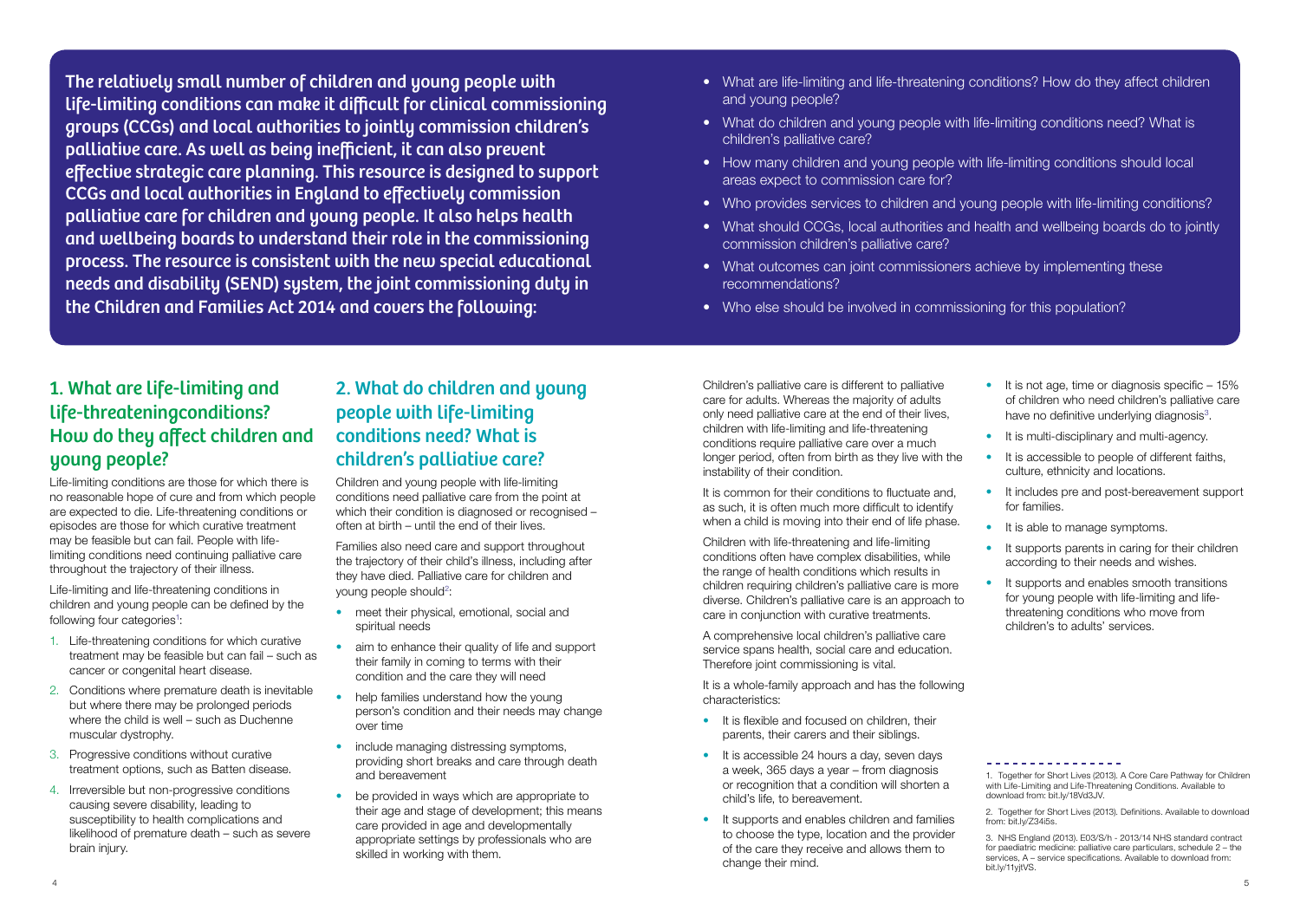

#### Transition to adulthood for young people with life-limiting conditions

The needs of young people with life-limiting conditions and their families are complex. As a result, many find transition daunting. On leaving the comprehensive care offered by children's services, they will often have to deal with and establish important relationships with a range of unfamiliar agencies and professionals. The result can be gaps in services or fewer or less appropriate services<sup>4</sup>.

Like all young people, many of those with life-limiting conditions want to establish their independence; some want to be able to spend time away from older adults; some hope to go into further or higher education and attain qualifications and skills; some wish to get a job, move into their own home, develop a social life and have relationships.

Young people with life-limiting conditions require holistic support from a range of providers spanning health, social care, education, leisure and housing services. There is a general dearth of age and developmentally appropriate short break services for young people with life-limiting conditions in England.

Some young people also want to use their experiences to make things easier for other people in similar situations<sup>4</sup>. However, some young people will be cognitively impaired and will depend on their parents, carers or residential care until the end of their life.

For many young people with life-limiting conditions, transition into adult services often coincides with a rapid decline of their condition and eventual death. Young people should have plans in place where it is unclear whether their condition will stabilise, deteriorate or enter the end of life phase; this is known as 'parallel planning'.

Fraser et al<sup>6</sup> highlight the prevalence of life-limiting conditions in children and young people for every local authority district in England. Health and wellbeing boards should take note of this data as they conduct joint strategic needs assessments (JSNAs) – it is a strong indicator of the number of children and young people who need palliative care.

- their local registers of disabled children, which local authorities are obliged to hold
- GP registers: GPs have an incentive through the Quality and Outcomes Framework (QOF) to hold a complete register of all people who need palliative care and support regardless of their age
- hospital data: there is a summary hospital-level mortality indicator (SHMI) which measures the percentage of deaths with a palliative care coding

Fraser et al<sup>7</sup> estimate that there were 12,827 young adults aged 18-25 in England in 2009/10 who were living with a life-limiting or life-threatening condition. These numbers are also growing.

This is due to increasing life expectancy and improving quality of life resulting from advances in treatment and support. Children living with a lifelimiting condition may survive to an age where they will need to transition to adult services.

The Together for Short Lives Transition Taskforce has conceptualised the way that the five key agencies should work together as a 'pentagon of support' (see appendix two)<sup>5</sup>. This pentagon is underpinned by health and social care working closely together to provide a foundation for all the other provision, with work, leisure and education being the two 'enabling agencies' on either side and independent living as the 'capstone' at the top.

## 3. How many children and young people with life-limiting conditions should local areas expect to commission care for?

Health and wellbeing boards and joint commissioners should also take account of other data sources which include:

Overall, [Fraser et al](http://bit.ly/1z24ZQw) estimated that more than 40,000 children (0-19 years) in England in 2009/2010 were living with a life-limiting or lifethreatening condition. The highest rate of increase between 2000 and 2010 was among those aged 16-19, who now account for 4,000, or one in ten, of 0-19-year-olds who need palliative care.

CCGs and local authorities should be aware that not all children and young people with life-limiting conditions have a special educational need (SEN).

Children with conditions such as cancer or leukaemia may not have a SEN.

## 4. Who provides services to children and young people with life-limiting conditions?

Universal, targeted and specialist children's palliative care is delivered by a web of providers; a significant proportion of children's palliative care is delivered by the voluntary sector. Voluntary sector providers, including children's hospices, bring social value to communities.

When the local commissioners remunerate these organisations for the children's palliative care they provide, the funding is matched and exceeded by charitable donations which also contribute to running services. Local volunteers also help to provide children's palliative care which are partfunded from statutory sources, further adding value.

Commissioning a comprehensive children's palliative care service will help CCGs to meet their duties under the Public Services (Social Value) Act 2012.

Commissioners should ensure that sustained and effective children's palliative care can be provided in their local areas. There should be no gap as young people move from children's to adults' services. At all times, locally available and community-led children's palliative care should be at the heart of provision to children. This should be supported by:

- specialist medical input (for example, medical consultants with expertise in the child's condition)
	- sustainable community children's nursing teams
	- children's hospice services
	- specialised children's palliative care providers

<sup>4.</sup> Marie Curie Cancer Care and Together for Short Lives (2012). Don't let me down: ensuring a good transition for young people with palliative care needs. Available to download from: [http://bit.](http://bit.ly/1uRYCey) [ly/1uRYCey.](http://bit.ly/1uRYCey)

<span id="page-3-0"></span><sup>5.</sup> Transition Taskforce (2015). Stepping up: a guide to enabling a good transition to adulthood for young people with life-limiting and life-threatening conditions. Available to download from: [http://bit.](http://bit.ly/1J0mMLA) [ly/1J0mMLA](http://bit.ly/1J0mMLA).

<sup>6.</sup> Fraser LK, Parslow RC, McKinney PA, Miller M, Aldridge JM, Hain R, Norman P (2012). Life-limiting and life-threatening conditions in children and young people in the United Kingdom; final report for Together for Short Lives. Available to download from: [http://bit.](http://bit.ly/1z24ZQw) [ly/1z24ZQw](http://bit.ly/1z24ZQw).

<sup>7.</sup> Fraser LFK, Miller M, Aldridge J, PA, Parslow RC (2013). Prevalence of life-limiting and life-threatening conditions in young adults in England 2000-2010; final report for Together for Short Lives. Available to download from: <http://bit.ly/1z24VQQ>.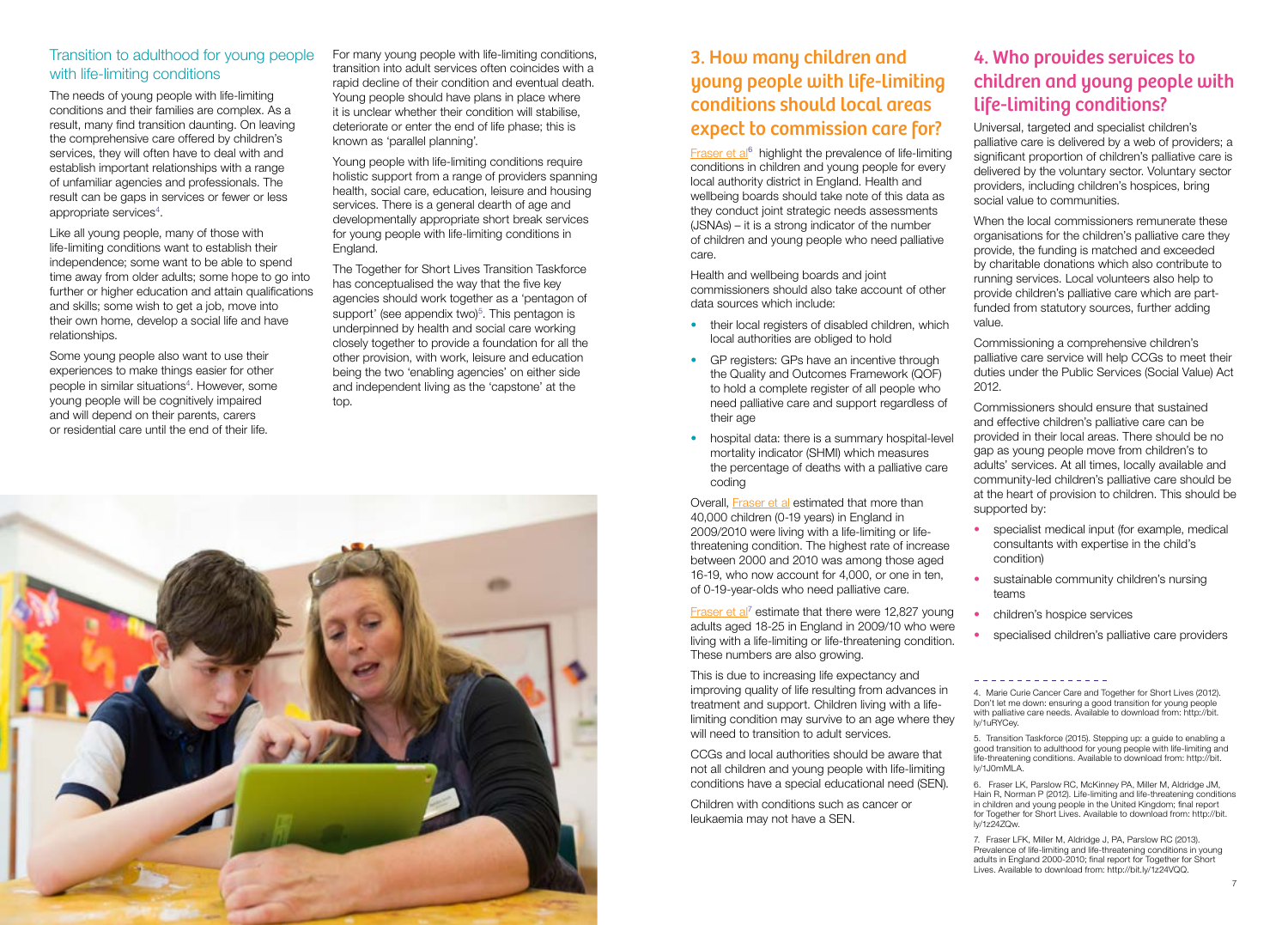- access to secondary and tertiary care
- emotional and psychological support
- local authority children's services practical care and support, including services providing equipment to disabled children, education, housing and leisure
- community paediatricians
- primary care

Section three of the **[SEND Code of Practice](https://www.gov.uk/government/publications/send-code-of-practice-0-to-25)**<sup>9</sup> sets out in detail what local areas must and should do to jointly commission services for children and young people aged 0-25 with SEND. Preparing for Adulthood [Joint Commissioning in Action](http://www.preparingforadulthood.org.uk/what-we-do/joint-commissioning/joint-commissioning-in-action) describes joint commissioning as 'a method for two or more partner agencies to commission collaboratively to secure better outcomes for a defined population than either can achieve on their own'[.10](#page-4-0)

Joint commissioners should refer to [Together](https://www2.togetherforshortlives.org.uk/portal/public/volunteer/default.aspx?page=)  [for Short Lives' online directory of services](https://www2.togetherforshortlives.org.uk/portal/public/volunteer/default.aspx?page=)<sup>8</sup> to understand which organisations are providing children's palliative care in their local area. Our directory includes maps, lists and a search function. The local offer may also be helpful.

## 5. What should CCGs, local authorities and health and wellbeing boards do to jointly commission children's palliative care?

The code of practice<sup>[9](#page-4-1)</sup> describes how, under section 75 of the [National Health Service Act](http://bit.ly/11IcfQo )  [2006](http://bit.ly/11IcfQo ), local authorities and CCGs can pool resources and delegate certain NHS and local authority health-related functions to the other partner(s) if it would lead to an improvement in the way those functions are exercised.

There is no single model of integration and joint commissioning between local authorities and their partner clinical commissioning groups (CCGs). It requires genuine co-production with all partners, backed by clear governance arrangements and a commitment to operating in a much more integrated way.

> Act  $2014^{12}$ . These require them to commission services for all disabled children and young people aged 0-25 jointly with local authorities. They must also co-operate with local authorities in ensuring that single assessments and education, health and care (EHC) plans are put in place.

Local area learning has also demonstrated that the development of joint commissioning arrangements is often gradual and delivered in a phased, sustainable way. To commission effectively for children and young people with lifelimiting conditions – as with all types of SEND – a joint approach is required. A list of all those who should be involved is provided in section 7 of this resource.

> The [SEND code of practice](http://bit.ly/1kOCi5i)<sup>9</sup> explicitly states that joint commissioning must include services for 0-25 year old children and young people with SEN or disabilities, both with and without EHC plans. For example, children and young people with cancer or leukaemia may not have an SEN or EHC plan – but should still be able to access jointly commissioned children's palliative care.

The joint commissioning cycle provides a continual cycle of review and improvement. It follows the same process as the commissioning cycle and is carried out jointly across organisational boundaries.

#### Establishing partnerships

Children and young people with life-limiting conditions require holistic support from a range of providers spanning health, social care, education, leisure and housing services. CCGs should commission in partnership with local authorities using agreements under section 75 of the National Health Services Act 2006<sup>11</sup> to ensure an integrated service for children and young people with lifelimiting conditions.

CCGs and local authorities also need to be aware of their duties under the [Children and Families](http://bit.ly/1rmlG7b) 



EHC plans are for children who have learning difficulties and disabilities which result in special educational needs. EHC plans should focus on the outcomes which young people wish to achieve. This will include some children and young people with life-limiting conditions.

The code also states that local authorities, NHS England and their partner CCGs must make arrangements for agreeing the education, health and social care reasonably required by local children and young people with SEN or disabilities.

CCGs should take account of the relatively high proportion of young people with life-limiting conditions who are eligible for NHS children's continuing care and subsequently continuing healthcare – and have a right to a personal health budget.

The Care Act 2014 statutory guide and the *[National Framework for NHS Continuing](http://bit.ly/1fZ3714)  [Healthcare and NHS-funded Nursing Care](http://bit.ly/1fZ3714)*13 both set out how CCGs and local authorities should work together to ensure a smooth transition for young people from children's continuing care to continuing healthcare.

Local areas must also offer a personal budget to children and young people aged 0-25 who have an EHC plan. Section 3.36 of the [SEND Code of](http://bit.ly/1kOCi5i)  [Practice](http://bit.ly/1kOCi5i)<sup>[9](#page-4-1)</sup> states that local authorities and CCGs have a statutory duty to consider the extent to which children and young people's needs could



<span id="page-4-2"></span>8. Together for Short Lives (2015) Support in your area. Available online at: <http://bit.ly/1N5r1Mo>

<span id="page-4-1"></span>9. Department for Education (2014). Special educational needs and disability code of practice: 0 to 25 years. Available to download from: <http://bit.ly/1kOCi5i>

10.Preparing for Adulthood (2015). Joint Commissioning in action. Available to download from:<http://bit.ly/1du8oSU>

<span id="page-4-0"></span>11. Great Britain. National Health Services Act 2006: Elizabeth II. Part 3 (2006). Available to download from: <bit.ly/11IcfQo>

12.Great Britain. Children and Families Act 2014: Elizabeth II. Part 3 (2014). Available to download from: http://bit.ly/1rmlG7b

13.Department of Health (2012). National Framework for NHS Continuing Healthcare and NHS-funded Nursing Care (Revised). Available to download from:<http://bit.ly/1fZ3714>

14. Department of Health (2014). Care and support statutory guidance issued under the Care Act 2014. Available to download from:<http://bit.ly/VrzH7i>

be met more effectively by integrating services and aligning or pooling budgets in order to offer greater value for money – and improve outcomes and/or better integrating services for children and young people with SEN or disabilities.

Local areas should be aware that, from April 2015, local authorities have been duty-bound under the Care Act 2014 to assess children's future social care needs before they reach adulthood.

In complying with the Care Act, local authorities must focus on the outcomes that adults wish to achieve; promote their wellbeing; work jointly with relevant partners (such as CCGs); and put in place care and support plans and personal budgets for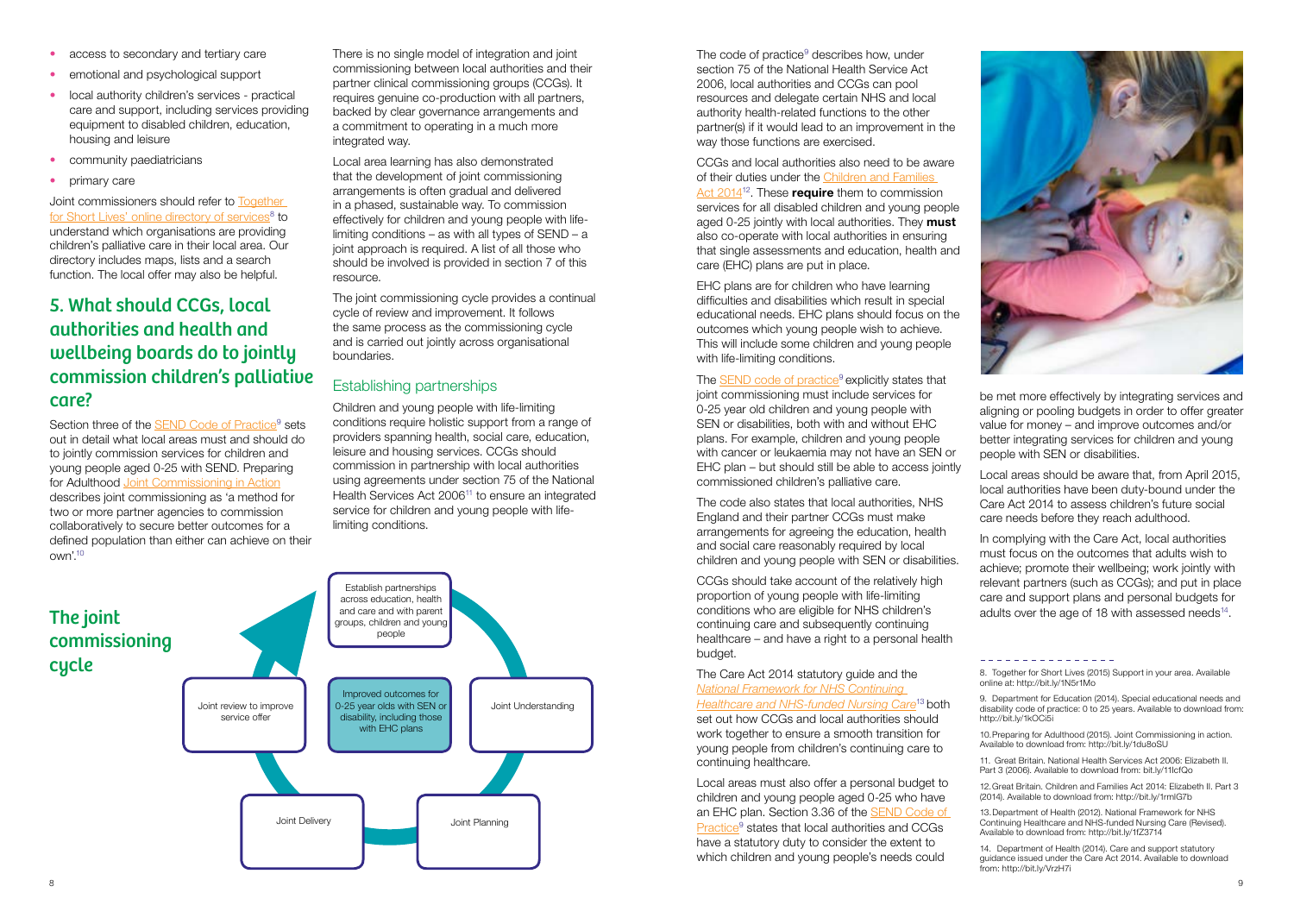



More generally, the Care Act also states that local authorities must:

- promote wellbeing when carrying out any of their care and support functions in respect of a person
- take steps to prevent people or their carers from developing needs for support
- promote integrated care and support with health services and other types of provider
- establish and maintain a service for providing people in its area with information and advice relating to care and support for people and support for carers
- promote an efficient and effective market in services for meeting care and support needs
- co-operate with its relevant partners

- children's and adult's palliative care networks
- providers in the statutory and voluntary sectors
- strategic clinical networks
- Transition Taskforce Regional Action Groups (RAGs)

The **SEND Code of Practice**<sup>[9](#page-4-1)</sup> states that local offers must include information about palliative care for children with complex health needs. CCGs should also consider working in partnership with children's palliative care networks and providers in the statutory and voluntary sectors, including children's hospices.

CCGs and local authorities should also seek to work in partnership with:

- the joint commissioning requirements give health and wellbeing boards the opportunity to act as a forum for strategic discussions between local authorities and CCGs
- some areas may also have existing multiagency groups which lead or co-ordinate on issues relating to children and young people, which the health and wellbeing board can link with as appropriate
- where there are existing formal joint commissioning arrangements between a local authority and CCG or CCGs (for example, under a section 75 agreement), the health and wellbeing boards can again act as system driver

The **SEND** code of practice<sup>[9](#page-4-1)</sup> states that local authorities, CCGs and other partners must work together in local health and wellbeing boards to assess the health needs of local people, including those with SEN or who are disabled.

If they have not yet done so, health and wellbeing boards should sign the Every Disabled Child Matters ['Disabled Children's Charter for Health](http://www.edcm.org.uk/hwbcharter)  [and Wellbeing Boards'1](http://www.edcm.org.uk/hwbcharter)6.

#### The important role of health and wellbeing boards

#### [The Department of Health](https://www.gov.uk/government/publications/supporting-children-with-special-educational-needs-and-disabilities)<sup>15</sup> states that:

The **[SEND Code of Practice](http://bit.ly/1kOCi5i)**<sup>[9](#page-4-1)</sup> states that children who need palliative care should be included in JSNAs. The [Department of Health](http://bit.ly/1RQRxr0)<sup>[15](#page-4-2)</sup> also states that health and wellbeing boards:

- will want to consider also how local health services are meeting the needs of children and young people with acute, life-limiting conditions, such as cancer and leukaemia
- should consider long-term conditions, such as diabetes, asthma, epilepsy and cerebral palsy. It sets out nine questions for health and wellbeing boards to consider
- will need to ensure that they are aware of the complexity of local children and young people's needs, and have a good understanding of the key implications for children and their families of complex and special educational needs
- will want in particular to consider how integrated approaches to meeting local need can provide better outcomes for the child and their family, and remove avoidable use of resources
- will want to agree how detailed it makes its assessment of the needs of local children with special educational and complex needs, and

#### Joint understanding

Joint commissioning should be informed by a clear assessment of local needs. Health and wellbeing boards are required to develop JSNAs and joint health and wellbeing strategies.

> • Individual outcomes such as might be set out in an EHC plan: e.g. Jordan can attend school, make friends and maintain his social networks.

• Service level outcomes: e.g. paternal mental health has improved in 10 families.

The JSNA is an opportunity for stakeholders and partners across social care, health, education, public health, housing and employment (and across age groups) to share their understanding of the evidence about the needs and views of young people and their families.

> **• Strategic outcomes:** e.g. there has been a 10% increase in the number of children and young people who were able to receive end of life care in the place they chose.

how this is reflected in the local joint health and wellbeing strategy; this should be done with regard to their role in influencing CCGs in making commissioning plans, and their role in providing a benchmark against which CCG commissioning can be measured

The Department of Health states that the biggest challenge the health and wellbeing board will face in building up a picture of local needs is obtaining the right information; for children and young people with life-limiting conditions, it should refer to data from those sources described in section three of this guide.

GPs should use their knowledge of children and young people with life-limiting conditions who are registered with their practice to inform the joint commissioning process.

#### Joint planning

The SEND reforms focus on enabling children and young people to achieve the best they can, with an emphasis on outcomes rather than processes. CCGs and local authorities should work together to deliver integrated support that improves outcomes for children with life-limiting conditions. Outcomes are the benefit or difference made as a result of an intervention at three levels:

15.Department for Health (2014). Children with special educational and complex needs: guidance for health and wellbeing boards. Available to download from: http://bit.ly/1RQRxr0

16.Every Disabled Child Matters (2013). Disabled Children's Charter for Health and Wellbeing Boards. Available to download from: http:// www.edcm.org.uk/hwbcharter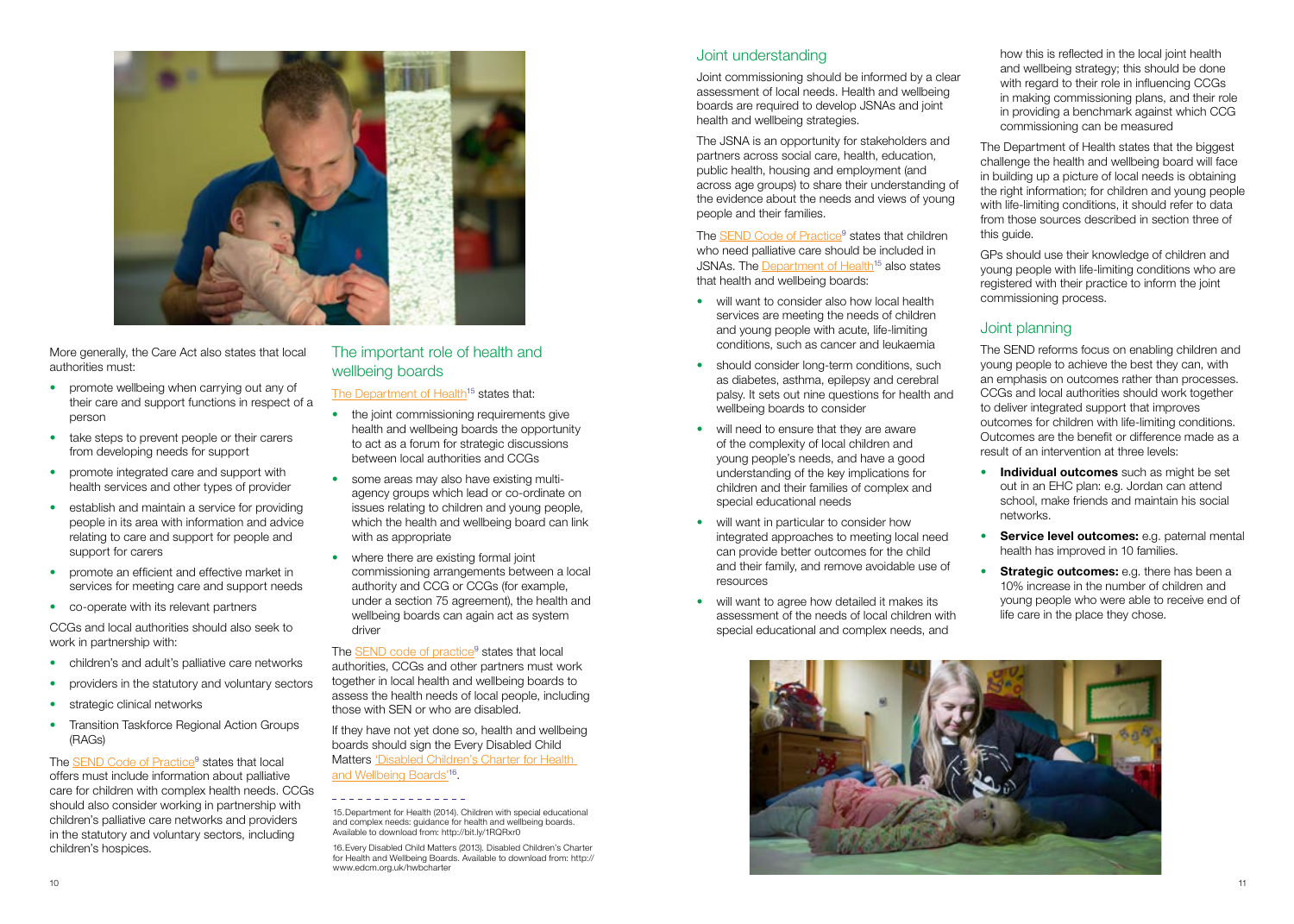

To achieve such outcomes, children's palliative care services have to be commissioned and provided. In the scenarios next to the outcomes above, the right wheelchair, equipment and support in school, a short breaks programme and a community children's nursing team commissioned to provide 24/7 end of life care, respectively.

It is important that local areas jointly commission short breaks for children with life-limiting and life-threatening conditions and their families. Their needs are often complex and should be taken into account when contracting short break services.

#### Why short breaks are important for children and young people with lifelimiting conditions

The Short Breaks Regulations<sup>17</sup> set out how local authorities in England must provide breaks from caring for carers of disabled children. Breaks should support carers to continue to care for their children at home and to allow them to do so more effectively.

Children with life-limiting conditions – and their families – rely on frequent short breaks to enable them to spend time as a family, doing the things that other families do. However, not all families of children and young people with life-limiting conditions can access short breaks because commissioners do not always commission services which meet their complex care needs. CCGs and local authorities should jointly commission short breaks for this group of children, young people and families.

Short breaks away from home for children and young people with life-limiting conditions are provided by a range of organisations, including children's hospices. Short breaks for children and young people with life-limiting conditions should include clinical care to meet their often complex health needs. Therefore, CCGs have a specific role in jointly commissioning these services with local authorities.

Although there is no equivalent short breaks duty for adults, under the Care Act 2014, local authorities **must** ensure:

The regulations require local authorities to do three things:

- the provision of preventative services
- the diversity and quality of care and support services for adults
- the provision of information and advice on care and support locally

- 1. Ensure that, when providing short breaks, they have regard to the needs of different types of carers, not just those who would be unable to continue to provide care without a break.
- 2. Provide a range of breaks, as appropriate, during the day, night, at weekends and during the school holidays.
- 3. To provide parents with a short breaks services statement detailing the range of available breaks and any eligibility criteria attached to them.

#### Section 2.10 of the ['Short breaks for carers of](https://www.gov.uk/government/uploads/system/uploads/attachment_data/file/245580/Short_Breaks_for_Carers_of_Disabled_Children.pdf)  [disabled children: departmental advice for local](https://www.gov.uk/government/uploads/system/uploads/attachment_data/file/245580/Short_Breaks_for_Carers_of_Disabled_Children.pdf)  authorities<sup>'17</sup> states that health services directly provide and commission short breaks for children with complex health needs including children's hospice care and support local authority and voluntary and community sector provision.

In 2011, an [Independent Palliative Care Funding](https://www.gov.uk/government/uploads/system/uploads/attachment_data/file/215107/dh_133105.pdf)  [Review](https://www.gov.uk/government/uploads/system/uploads/attachment_data/file/215107/dh_133105.pdf) was commissioned by the government. On page 59, the team recommends:

- 1. Short breaks which represent planned inpatient and/or community care (for example, to monitor the clinical needs of the patient and to make any necessary adjustments to their care) fall under clinical care as outlined above and should be funded through the palliative care tariff, according to the needs of the child or young person.
- 2. Short breaks which provide respite for the carers and families of children requiring palliative care should be funded by local authorities and the NHS under their respective legal short breaks duties.

The review report also states that these "duties" refer to the short breaks duty on local authorities and the legal precedence which establishes that the NHS is responsible for short breaks where the 'scale and type of nursing care' is such that it is outside that which can be provided by the local authority (R (T, D and B) v Haringey LBC).

Local authorities should recognise the difference, and the need for phased and timely transitions, between children's and adult's palliative care pathways. From April 2015, they **must** comply with the transition duties included within the Care Act 2014. These mean that local authorities will need to assess the future adult social care needs of young people under the age of 18 – and their carers – where:

- it becomes apparent to the local authority that the young person or their carer is likely to have needs once they reach adulthood
- an assessment is in the young person's best interest; and
- the young person consents to being assessed

Where a local authority identifies that an adult lacks mental capacity and that carrying out a needs assessment would be in the adult's best interests, the local authority is required to do so.

Young people and their carers will also have the right to request assessments should they wish to do so. Statutory guidance to help local authorities implement the duties was published by the Department of Health during 201414.

## Creating economies of scale

A report from the York Health Economics Consortium to inform the Craft-Killen review of children's palliative care<sup>18</sup> concluded that 'the relatively small numbers of children and the specialist nature of the services points to the advisability of planning these services for a larger population of at least one million'19.

A CCG should seek to work with its neighbouring CCG(s) at a sub-regional level in order to determine how many children and young people

with life-limiting conditions it is responsible for commissioning for. CCGs should also work together to create the economies of scale necessary to commission services effectively.

#### Planning the local journey for children and young people with life-limiting conditions

Commissioners should refer to the Together for Short Lives *Core Care Pathway for Children with Life-limiting and Life-threatening Conditions*<sup>1</sup> . This is a critical tool for linking children and their families to community services, hospital-based services, social services, education, children's hospices and other voluntary providers in one, joined-up planning process.

There are three stages to children's palliative care as highlighted in the pathway: diagnosis or recognition that a child's care is going to be palliative rather than curative; ongoing care; and end of life and bereavement care.

CCGs should recognise the difference, and the need for phased and timely transitions, between children's and adult's palliative care.

Children's palliative care pathways should integrate with pathways for disabled children to ensure a whole service approach.

Specialised children's palliative care includes services which manage complex symptoms and prescribe unlicensed medicines. It is commissioned directly by NHS England<sup>3</sup>. CCGs and local authorities should take this into account and work with NHS England to make sure that the commissioning of general and specialised children's palliative care services correlate in local areas.

Once a child or young person's need has been identified, it is important that the service to meet this need is made available – even if ongoing assessments are continuing, or if different commissioners disagree about who should pay for it. This principle is set out in the *National Framework for NHS Continuing Healthcare and NHS-funded Nursing Care*13.

<sup>18.</sup>Craft A and Killen S (2007). Palliative care services for children and young people in England: an independent review for the Secretary of State for Health. Available to download from: [bit.ly/](http://bit.ly/YHZjsA) YHZisA.

<sup>17.</sup> Department for Education (2011). Short breaks for carers of disabled children: departmental advice for local authorities. Available to download at: <http://bit.ly/1EmRyvM>

<sup>19.</sup> York Health Economics Consortium (2007) Independent review of palliative care services for children and young people: An economic report.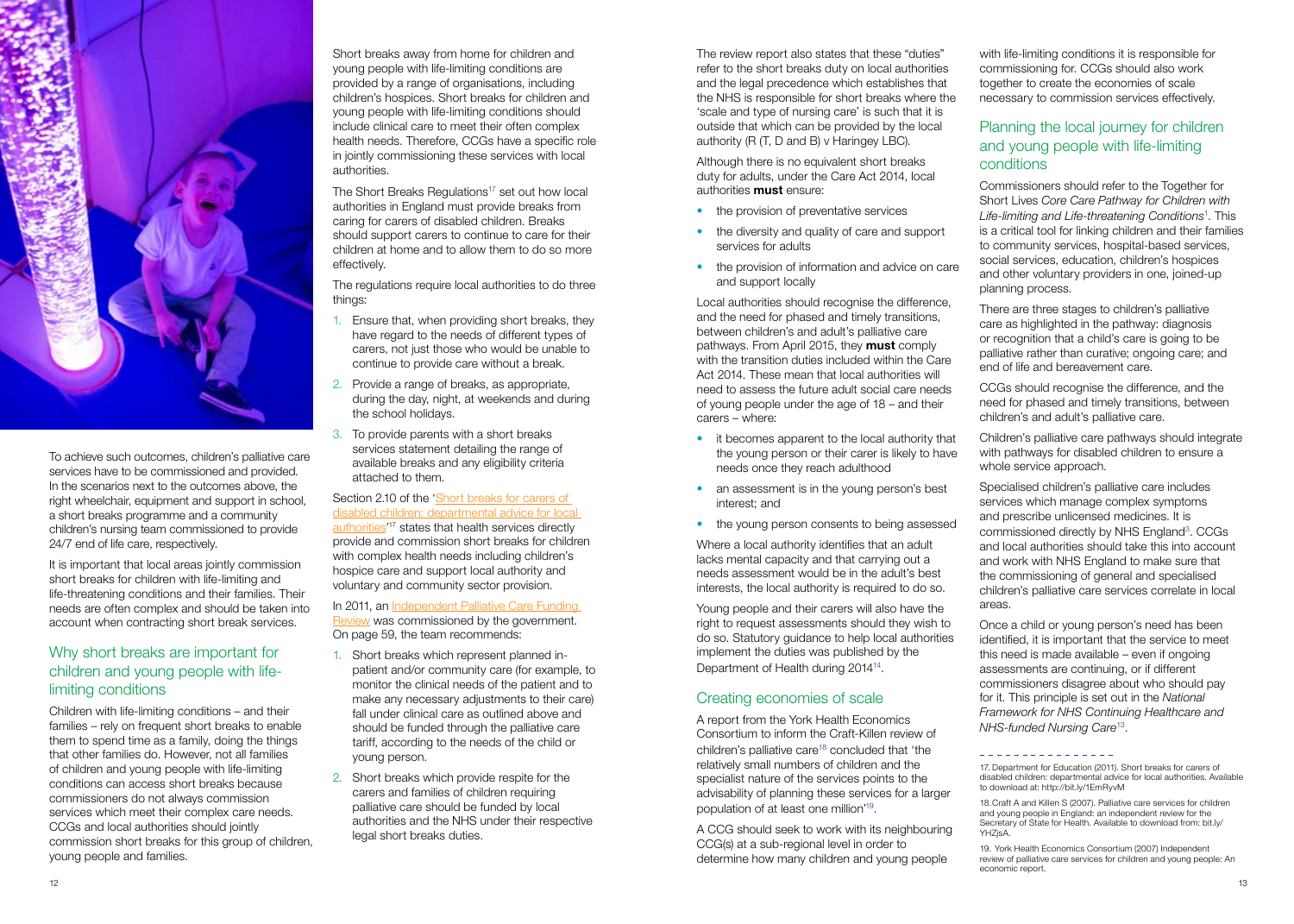

Commissioners should also refer to *Stepping up: A guide to enabling a good transition to adulthood for young people with life-limiting and*  life-threatening conditions<sup>[5](#page-3-0)</sup>. This is a template for transition which can be adapted according to local need and the capacity of local services. These can be effectively planned by local strategic level networks which should include commissioners and professionals from both adult and children's services. Young people should be integral to this planning process.

Effective local transition journeys can help young people and their families clearly identify what should happen (and when) during their transition to adult services. This can help empower young people to take part in planning the care and support they need to enable them to achieve good outcomes.

illustrates how responsibility for commissioning health services and public health for children and young people is divided across CCGs, local authorities and NHS England $21$ . This states that joint commissioners are responsible for the following services which may be needed by a child with a life-limiting condition:

CCGs may wish to incorporate transition plans for young people with life-limiting conditions into wider transition plans for young people with a long-term conditions. Where CCGs take this approach, they should ensure that their pathway is flexible enough to meet the unique needs of young people with life-limiting conditions.

#### Delivering jointly

- childrens community nursing
- special school nursing
- community peadiatrics
- speech and language
- physiotherapy
- occupational therapy
- continence services
- wheelchair services
- home oxygen services
- learning disabilities
- child and adolescent mental health services (CAMHS) tier 2 and 3
- looked after children (LAC) medical and nursing

Dialogue between commissioners, service providers and universal services is essential to achieve changes in response to evidence on children and young people's, and their families, needs and wishes<sup>20</sup>. Commissioners should make sure that a flexible range of services are available in their local area which can be commissioned to support this group of children and young people.

#### [NHS South East Strategic Clinical Networks](http://www.secscn.nhs.uk/files/5114/2738/0759/Who_Commissions_What_Slides_for_CYP_V3.pdf)

- health visiting
- immunisation programmes
- national screening programmes
- antenatal and new-born screening programmes
- the Family Nurse Partnership (for young parents under the age of 19 (this is commissioned by the Department of Health; local authorities will be responsible for commissioning public health for children aged 0-5 from October 2015)

- should set out the transition support the young person will receive
- could take the form of a communication or 'health passport' to ensure relevant professionals – including GPs – have access to essential information about the young person
- should be developed by the time a young person reaches the age of 14; this is consistent with the transition process beginning in year nine as set out in the SEND code of practice<sup>[9](#page-4-1)</sup> – and the recommendations of CQC's recent thematic inspection *From the pond into the sea: children's transition to adult health*  services<sup>[22](#page-7-1)</sup>; a rolling plan should be in place by the age of 16
- should form part of a young person's education, health and care (EHC) plan if they have a special educational need and are in education or training.

NHS England is responsible for commissioning specialised health services. Joint commissioners should take care to ensure that their own specifications for local, general children's palliative care services closely correlate with the specialised children's palliative care service specification E03/S/h3, which is the responsibility of NHS England. The latter focuses on a multi-professional specialist palliative care team, led by a medical consultant working at Paediatric Palliative Care

Competency Level 4. It encompasses functions including complex symptom management and prescribing unlicensed medicines.

Public Health England is responsible for the Healthy Child Programme for children aged 0-5 which includes:

- offer services suitable for young people possibly as a distinct discipline separate to children's and adults' services
- offer services focused on bringing about smooth transitions for young people
- offer training for staff working with young people
- have an organisational transition policy in place, which has been jointly developed by those providing care to children, young people and adults, as well as young people themselves
- have a nominated transition co-ordinator or key worker who is known to young person
- offer access to peer support.
	- have systems to collect data on the number of young people in transition and on the care which is provided to them; this should be used to stimulate improvements in services
- have systems to measure young people's experiences of services – and to act on findings where necessary
- provide young people with access to training to help them self-advocate and make decisions about their care

For young people, CCGs and local authorities should jointly oversee how a local pathway for transition is functioning – and make sure that a number of important elements of the pathway are implemented by the web of organisations providing care to young people. CCGs should help to bring about a joined-up approach without overlap or duplication – and where different providers are clear about their roles and responsibilities.

Local areas should specify in their contracts and agreements with providers that they plan transitions with young people and professionals consistent with person-centred planning principles.

#### The plan:

Local areas should also specify that providers of care to children, young people and adults with lifelimiting conditions:

In particular, adult services should be commissioned to work with children's services to bring about smooth transitions – and to provide age and developmental appropriate services.

The NHS South West Maternity & Children's Strategic Clinical Network has developed a framework to assess the extent to which NHS trusts are ready to implement standards of care for young people in transition<sup>23</sup>. It has also developed a local Commissioning for Quality and Innovation (CQUIN) scheme for transition<sup>[2](#page-7-3)4</sup>. Both provide a template which should be considered by CCGs to support providers to improve transition.

<sup>20.</sup> Mott Macdonald (2015). SEND Pathfinder Information Pack: Version 6, March 2015 - Joint Commissioning. Available to download from: http://bit.ly/1Jn6tLs

<sup>21.</sup>[NHS South East Strategic Clinical Networks](http://www.secscn.nhs.uk/files/5114/2738/0759/Who_Commissions_What_Slides_for_CYP_V3.pdf) (2015). Who are the commissioners for children and young people? Available to download from:<http://bit.ly/1L7GQ57>

<span id="page-7-1"></span><sup>22.</sup> Care Quality Commission (2014). From the pond into the sea: children's transition to adult health services. Available to download from:<http://bit.ly/1uKT4Yf>

<span id="page-7-2"></span><sup>23.</sup> [http://bit.ly/1ibif3e](http://bit.ly/1ibif3e ) 

<span id="page-7-3"></span><sup>24.</sup> <http://bit.ly/1ibigUR>

<span id="page-7-0"></span>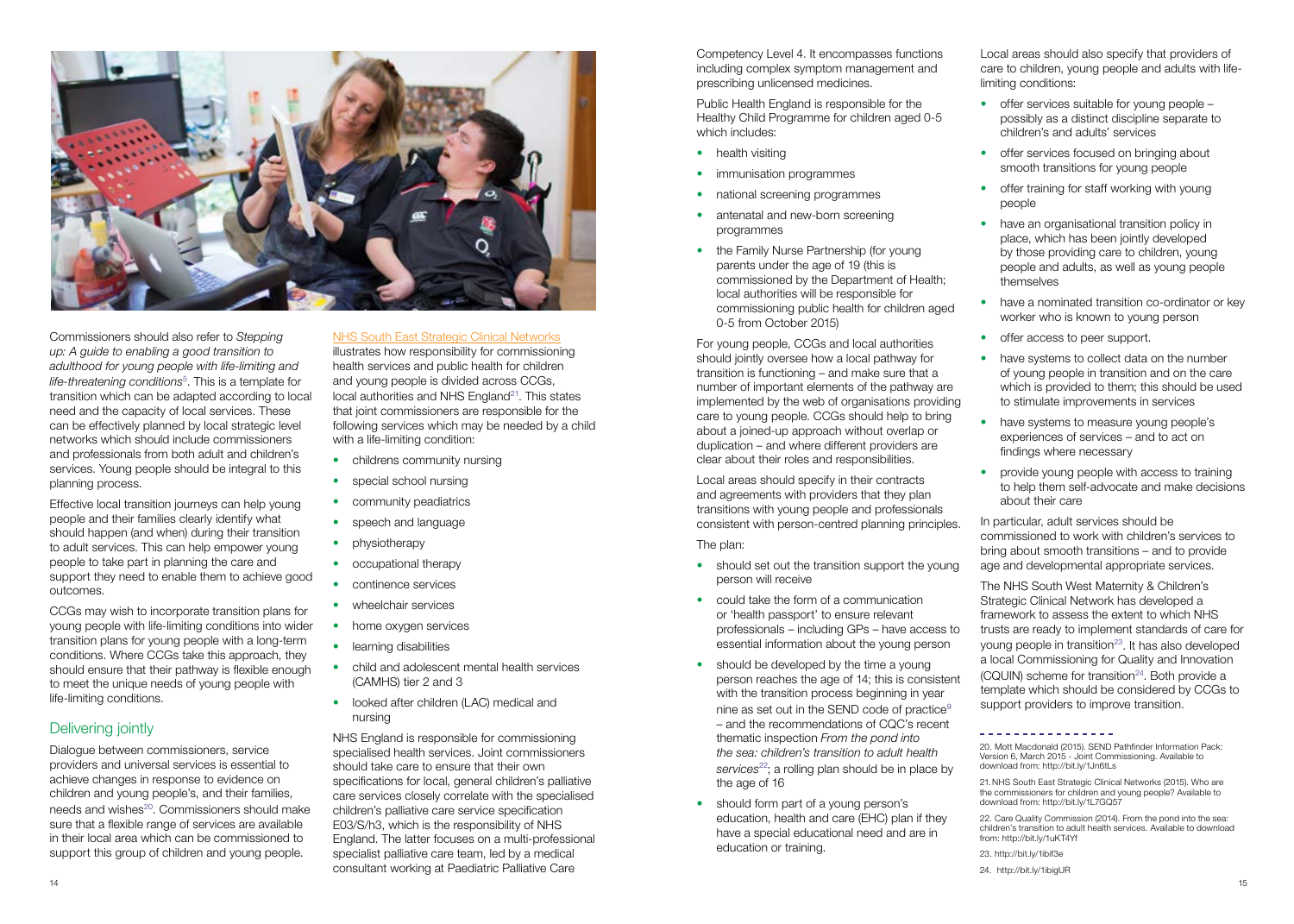It has also developed a local Commissioning for Quality and Innovation (CQUIN) scheme for transition. Both provide a template which should be considered by CCGs to support providers to improve transition.

Local areas should also be aware of the following resources when developing transition specifications:

- Recommendations for good transition planning for children with complex needs are set out in the report of CQC's recent thematic inspection entitled *From the pond into the sea: children's transition to adult health services*<sup>[22](#page-7-1)</sup>.
- The Preparing for Adulthood programme<sup>[25](#page-8-0)</sup>, funded by the Department for Education to help implement the SEND reforms, is developing outcomes resources for young people undergoing transition.
- The National Institute for Health and Care Excellence (NICE) is developing a clinical guideline for transitions from children's to adult's services and expects to publish in February  $2016^{26}$  $2016^{26}$  $2016^{26}$ ; it is also developing a clinical guideline on end of life care for infants, children and young people<sup>[27](#page-8-2)</sup>.
- The *Bridging the Gap: Transition from Children's to Adult Palliative Care* project<sup>28</sup>, funded by Together for Short Lives, describes the core elements that should be provided by services during transition.

CCGs should make themselves aware of any local short break services which can meet the needs of young people with life-limiting conditions and their families.

As the population of children with life-limiting conditions increases, demand for children's palliative care services is growing. Voluntary sector children's palliative care services are, in increasing number, being forced to introduce upper age limits for their services.

> In commissioning children's palliative care, CCGs, local authorities and other commissioners should use contracting arrangements with voluntary sector providers which are proportionate to the

contribution which they are making towards care costs. For CCGs – and consistent with NHS England guidance $31$  $31$ , this should include grants.

Many palliative care settings designed for babies and children are unsuitable for young people.

#### Funding children's palliative care services

In 2011, a government-commissioned review of funding arrangements for palliative care recommended that an NHS tariff for palliative care should be developed<sup>29</sup>. The Department of Health and subsequently NHS England has run a Palliative Care Funding Programme. This set up pilots to collect activity and cost data across



- Southampton City Council Joint Commissioning Project for Residential Overnight Short Breaks.
- Nottinghamshire Children's Integrated Commissioning Hub (ICH).

both the children's and adults' palliative care sectors. The programme has now published a new approach to palliative care funding for both children and adults $30$  which is available for CCGs and providers to use. NHS England aims for the currency to be used in 2016/17 and to have a final currency by April 2017. The currency is based on a series of units which reflect the variables that affect the cost of providing children's palliative as identified during the pilot phase.

> The government-commissioned funding review $29$ highlights that hospital admissions in the last year of life for children who need palliative care cost an estimated £18.2m.

Research has also shown that short breaks provided by children's hospices – which may include healthcare interventions – help to reduce stress on families and demand on public services<sup>33</sup>.

These are:

- the child's age
- the phase of their illness (stable, unstable, deteriorating and dying)
- the setting in which they are receiving care (acute inpatient, hospice inpatient and community)
- the severity of their condition

<span id="page-8-0"></span>\_ \_ \_ \_ \_ \_ \_ \_ \_ \_ \_ \_ \_ \_ \_ \_ \_ 25. Preparing for Adulthood:

The full currency units for both adults and children are set out in appendix three.

During 2015/16, NHS England will collect further data from providers and will oversee practical testing of the currency by groups of commissioners and providers. CCGs should use the age cut-offs between the adult and children's classification flexibly to best suit the needs of young people in transition.

## Joint review to improve service offer

#### Domain two: Enhancing quality of life for people with long term conditions

Learning from individual plans and experiences can inform strategy and plans for change. Learning from the experiences of others is a powerful influence on young people and families, as well as operational staff and commissioners<sup>11</sup>. CCGs should support palliative care services in: collecting and measuring data on the outcomes they are achieving; continually evaluating their performance; and innovating to improve the service they provide.

### Other useful resources

Version six of the SEND Pathfinder Information Pack<sup>11</sup> includes two case studies which may be useful for local areas to refer to in jointly commissioning children's palliative care:

The *Preparing for Adulthood* programme has a guide to joint commissioning for CCGs, local authorities and other partners $32$ ; this includes links to other useful resources.

## Cost-effectiveness

Effectively commissioned and delivered services can play a cost-effective role in supporting early discharge for young people from acute care settings through step-down care. It can also help to reduce unplanned admissions among young people to acute care settings.

Bereavement services for parents and siblings offered by voluntary sector palliative care providers before and following the death of a young person can help to mitigate the need for other service interventions later in their lives.

<http://www.preparingforadulthood.org.uk>.

<span id="page-8-1"></span>26. The National Institute for Health and Care Excellence (NICE): Transition from children's to adult services. [http://bit.ly/1yjeadz.](http://bit.ly/1yjeadz)

<span id="page-8-2"></span>27. The National Institute for Health and Care Excellence (NICE): End of life care for infants, children and young people: [http://bit.](http://bit.ly/1yRNaEV.) [ly/1yRNaEV.](http://bit.ly/1yRNaEV.)

28. Noyes J, Pritchard A, Rees S, Hastings R, Jones K, Mason H, Hain R, Lidstone V (2014). Bridging the gap: transition from children's to adult palliative care - final report. Available to download from: [http://bit.ly/1yj1PpL.](http://bit.ly/1yj1PpL)

29. Hughes-Hallett T, Craft A and Davies C (2011). Palliative care funding review - creating a fair and transparent funding system; the final report of the palliative care funding review. Available to download from: http:/[/bit.ly/XQBIE7.](http://bit.ly/XQBIE7)

<span id="page-8-3"></span>30. NHS England (2015). Developing a new approach to palliative care funding. Available to download from[: http://bit.ly/1Fdxqyd](http://bit.ly/1Fdxqyd) 

<span id="page-8-4"></span>31. NHS England. 2015. A bite sized guide to grants for the voluntary sector. Available to download at: [http://bit.ly/1LY0hdk](http://bit.ly/1LY0hdk ) 

<span id="page-8-5"></span>32. Preparing for Adulthood (2015). Guide to joint commissioning resources. Available to download from: [http://bit.ly/1DZlcKF.](http://bit.ly/1DZlcKF)

<span id="page-8-6"></span>33. NEF Consulting (2009). The social and economic value of short breaks. Available to download at: http:/[/bit.ly/10VnUAG.](http://bit.ly/10VnUAG)

## 6. What outcomes can commissioners achieve by implementing these recommendations?

Commissioning a comprehensive care pathway for children and young people with life-limiting conditions can contribute to improving the following indicators set out in the Clinical Commissioning Group Outcomes Indicator Set (CCG OIS):

#### Domain one: Preventing people from dying prematurely

C1.1: Combined indicator on potential years of life lost (PYLL) from causes considered amenable to healthcare adults and children and young people (NHS OF 1a i & ii)

C2.1 Health-related quality of life for people with long term conditions (NHS OF 2)

C2.2 People feeling supported to manage their condition (NHS OF 2.1)

C2.6 Unplanned hospitalisation for chronic ambulatory care sensitive conditions (adults) (NHS OF 2.3.i)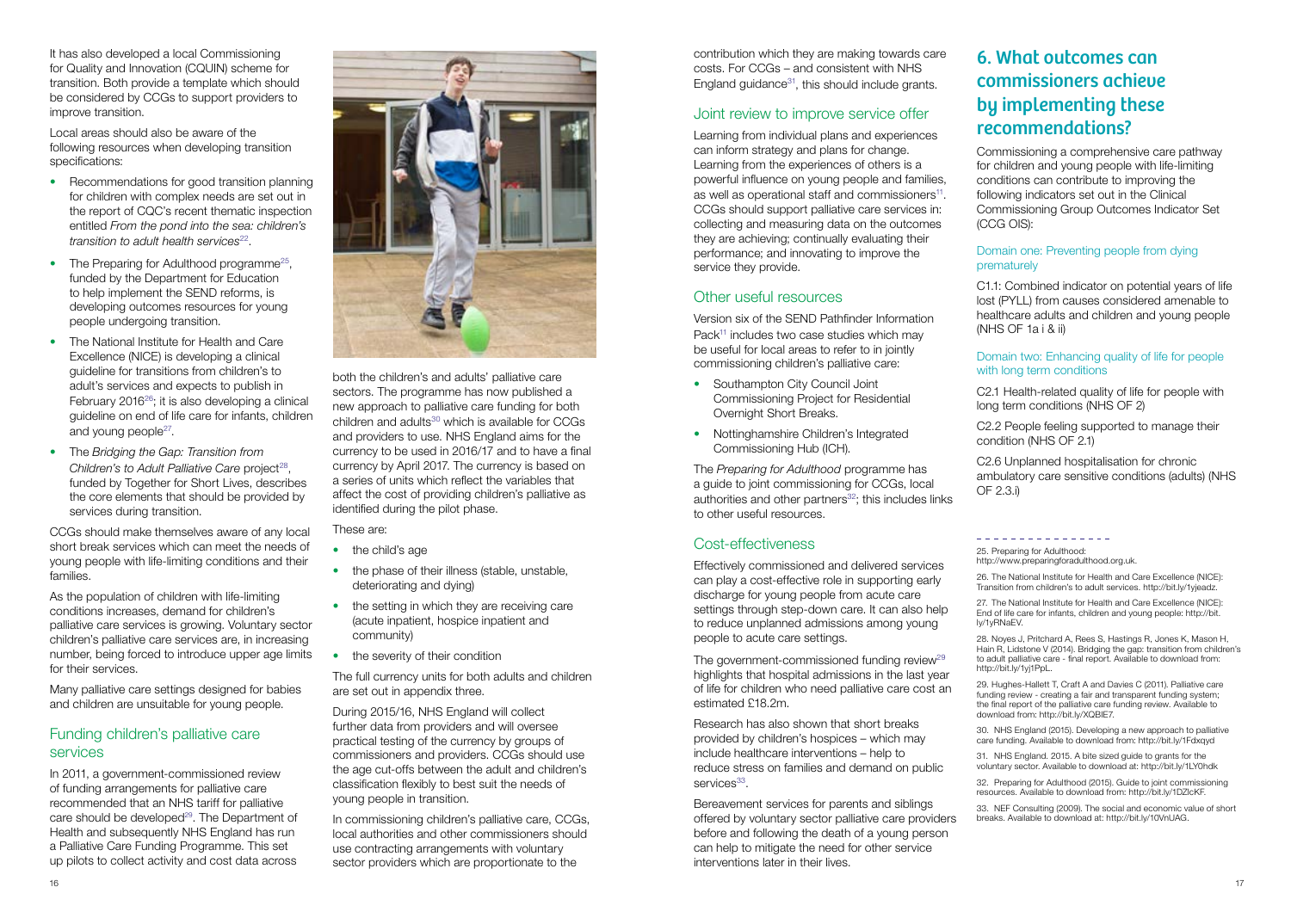

C2.7 Unplanned hospitalisation for asthma, diabetes and epilepsy in under 19s (NHS OF 2.3.ii)

#### Domain three: Helping people to recover from episodes of ill health or following injury

C3.1 Emergency admissions for acute conditions that should not usually require hospital admission (NHS OF 3a).

A comprehensive local children's palliative care service can also deliver improvements against indicators suggested for the NHS Outcomes Framework and the CCG OIS by the Children and Young People's Health Outcomes Forum Longterm Conditions, Disability and Palliative Care Subgroup<sup>[3](#page-9-0)4</sup>:

C3.2 Emergency readmissions within 30 days of discharge from hospital (NHS OF 3b). C3.4 Emergency admissions for children with lower respiratory tract infections (NHS OF 3.2)

#### Domain four: Ensuring that people have a positive experience of care

#### All indicators.

- The experience of care for children and young people at the end of their lives.\*
- The number of children and young people with end of life plans who die in the place of their choice.\*
- Access to a quality multi-disciplinary assessment that reflects all the child's or young person's needs, in addition to those of their family.
- Access to a quality package of care (including a health care plan for emergency situations or an end of life care plan where

appropriate) fully integrated across health, education and social care with access to key working support, information to enable the child or young person and family to manage the condition and ensure timely provision of equipment to support maximum participation.

- Start or maintain a job.
- Start or maintain a hobby.
- Live independently.
- Build and maintain a social life and social networks.
- Have relationships.
- Access a regular short break.
- Access the treatments and equipment they need.
- Be aware of the children's palliative care services available to them.
- Access information in a language which they can understand.
- Minimise the number of times that families have to tell their story to professionals and agencies across health, social care and education in order to secure the care and support they need.
- Access to a key worker.
- Access to generalist professionals who understand how to support and care for children with life-limiting and life-threatening conditions.
- Experience a smooth and well-planned transition to adult services.

Commissioning a comprehensive care pathway for children and young people with life-limiting conditions can also help CCGs to implement the Ambitions for Palliative and End of Life Care<sup>[3](#page-9-1)5</sup>.

- A review of the care plan at key points of transition particularly transition to adult life and services.
- A whole family approach which helps to maintain the health and wellbeing of family (carers) – on the basis that this has a direct impact on children and young people and their resilience.

Joint commissioners can also help children and families to realise the outcomes they wish to achieve; these could include:

- Better quality of life of the child or young person and their family members or carers.\*
- Satisfaction of the child or young person with their care.\*
- Satisfaction with care of the family members, carers (as appropriate) to the child or young person.\*
- Psychological well-being, for example resilience, depression or anxiety in the child or young person and their family members or carers (as appropriate).\*
- Pain and other distressing symptoms such as restlessness or agitation prevented or managed.\*
- Access care which is appropriate to the child or young person's age.
- Access education or training.
- The child or young person.
- Their family.
- Professionals providing palliative care.
- The range of providers described in figure one on page three.
- The regional palliative care networks for children and adults and the Transition Taskforce Regional Action Groups (RAGs); CCGs and local authorities should develop formal partnerships with existing local networks.
- Delivery organisations, including children's hospices, young people's hospices and adult's hospices; other voluntary palliative care

Section 19 of the Children and Families Act<sup>13</sup> states that if a child or young person has a special educational need or a disability, a local authority in England must have regard to the following matters in particular:

Specifically, the SEND Code of Practice<sup>[9](#page-4-1)</sup> states that local authorities must:

- ensure the child's parents or the young person are fully included in the EHC needs assessment process from the start, are fully aware of their opportunities to offer views and information, and are consulted about the content of the plan
	- consult children with SEN or disabilities, and their parents and young people with SEN or disabilities when reviewing local SEN and social care provision
- consult them in developing and reviewing their local offer
- make arrangements for providing children with SEN or disabilities, and their parents, and young people with SEN or disabilities with advice and information about matters relating to SEN and disability

18 19 \* Reflected in the National Institute for Health and Care Excellence's (NICE) draft scope of the clniical guideline 'End of life care for infants, children and young people: the planning and management of end of life care for infants, children and young people with life-limiting conditions'. Available online at: <http://bit.ly/1INzaz3>.

## 7. Who else should be involved in commissioning for this population?

providers should also be involved.

- Commissioning leads for children's services, end of life care, continuing healthcare and long-term conditions.
- Local forums of parent-carers, young people and disabled people.

(a) the views, wishes and feelings of the child and his or her parent, or the young person

(b) the importance of the child and his or her parent, or the young person, participating as fully as possible in decisions relating to the exercise of the function concerned

(c) the importance of the child and his or her parent, or the young person, being provided with the information and support necessary to enable participation in those decisions

(d) the need to support the child and his or her parent, or the young person, in order to facilitate the development of the child or young person and to help him or her achieve the best possible educational and other outcomes.

<span id="page-9-0"></span><sup>34.</sup> Children and Young People's Health Outcomes Forum - Report of the Long-term Conditions, Disability and Palliative Care Subgroup (2012). Available to download from: [bit.ly/Zqlirl.](http://bit.ly/Zqlirl)

<span id="page-9-1"></span><sup>35.</sup>Ambitions for Palliative and End of Life Care (2015). Available to download from:<http://endoflifecareambitions.org.uk/>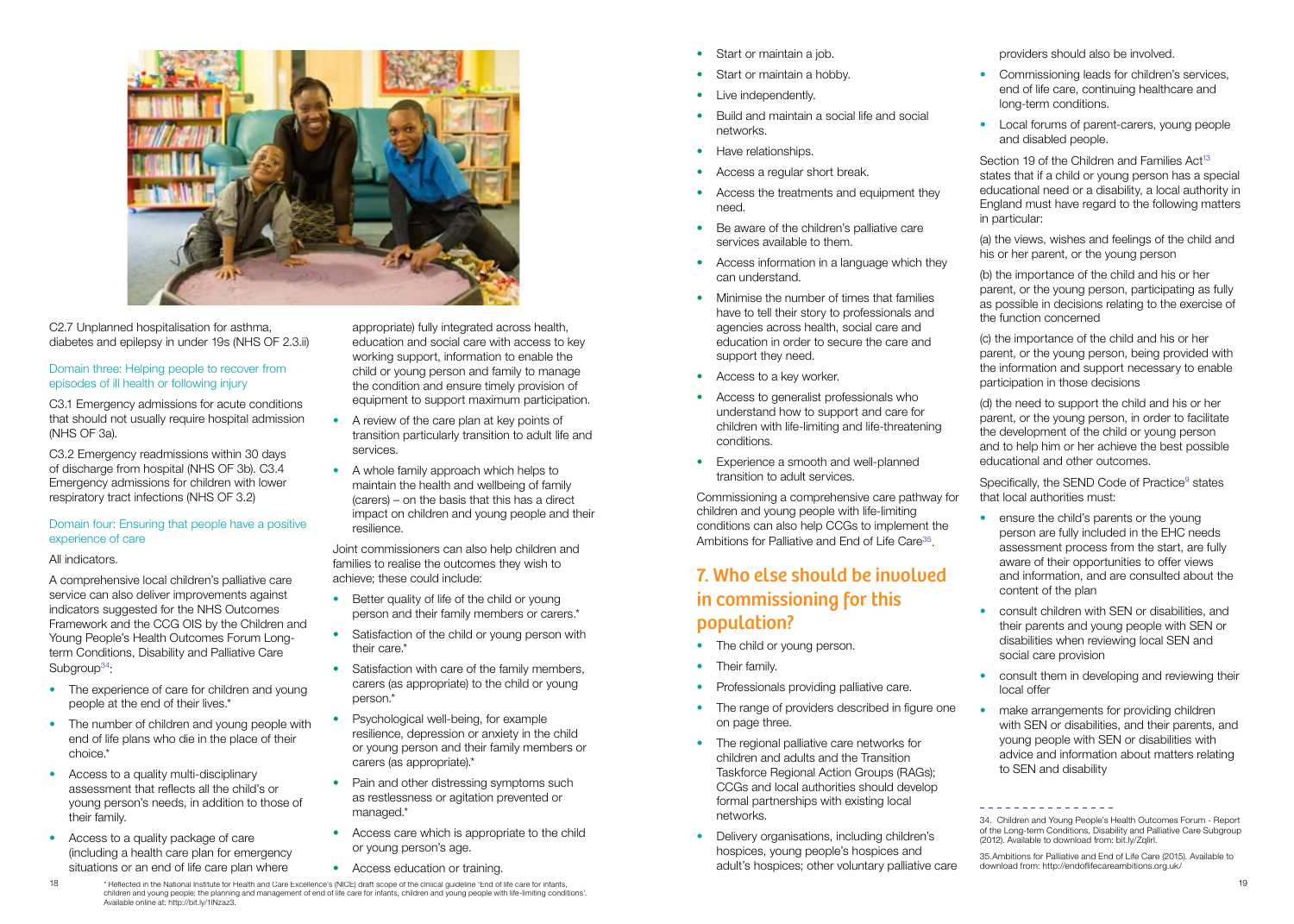

The Carroll family's world was turned upside down nine years ago when their GP told them their four year old son had Duchenne Muscular Dystrophy. Duchenne Muscular Dystrophy is a life-limiting condition that causes progressive muscle weakness. The condition, which is only present in males, causes muscle fibres to break down and the body to gradually weaken. There is no cure available and the condition means that Lloyd is unlikely to live into his 30s. The average life expectancy for boys with Duchenne Muscular Dystrophy is around 25.

For Mum, Tanya, the news came like a bolt from the blue: "The news was utterly devastating. No family should have to hear that their child's life will be shortened. It took at least six months for the news to sink in and it took even longer to uncover all the support that was out there."

Being the parent of a life-limited child is incredibly stressful: in many cases, it involves providing round the clock care and being forced to come to terms with the emotional impact of knowing that their child has a life-limiting condition. On top of this, families often have to deal with an endless stream of health visitors, doctors and consultants. Being able to take a break while your child is cared for is hugely important to families. Without this, families can reach breaking point.

Lloyd was referred to Naomi House Children's Hospice by his GP when he was six years old. The family's preconceptions of hospice care were quite different to what they found at Naomi House.

"Short breaks are really important to us and we really need it. At Naomi House, our whole family is supported and we have access to a counsellor. Lloyd's 5 year old brother, Louie, gets to take part in lots of exciting activities that he wouldn't be able to do if the hospice didn't exist."

Tanya says: "I thought hospices were sad places; places for death and dying. I hadn't realised that children's hospices offered short breaks and I



## Appendix one: case study - short breaks at Naomi House Children's Hospice are vital for the Carroll family

definitely hadn't expected them to be so full of life, laughter and love. Walking through the doors at Naomi House was such a pleasant surprise. We instantly felt welcome.'

For Lloyd's Dad, Neil, family life now wouldn't be the same if the hospice wasn't around: "Without Naomi House, you just wouldn't be able to take a break. There isn't anywhere else that offers the care and support we get there.'

"Naomi House has had a major impact on our family. Lloyd is a growing boy and Naomi House gives him the independence that boys at his age need. The fact that there are male carers and nurses around is really important and the hospice is so flexible; it is great that they are able to take in and care for so many different children with diverse conditions and needs."

"Naomi House allows us to have a more normal life and the same is true for Lloyd. He met his best friends at the hospice. He loves catching up with them and they have such a great time together. They couldn't do that without Naomi House. He can't have his friends stay over like normal children do; there simply isn't space for all of the wheelchairs."

For Tanya, it is the whole package of services that Naomi House offers that makes the hospice so special.

"The brothers and sisters of life-limited children have a lot to deal with in their lives and it is great that the hospice looks after them and ensures they have lots of fun things to do. It also gives them the opportunity to befriend other children in the same situation and ultimately give each other mutual support."

Naomi House has no formal agreements for funding in place with any Hampshire clinical commissioning group or local authority. The charity relies on the generosity of local people and businesses to generate the income it needs to sustain services.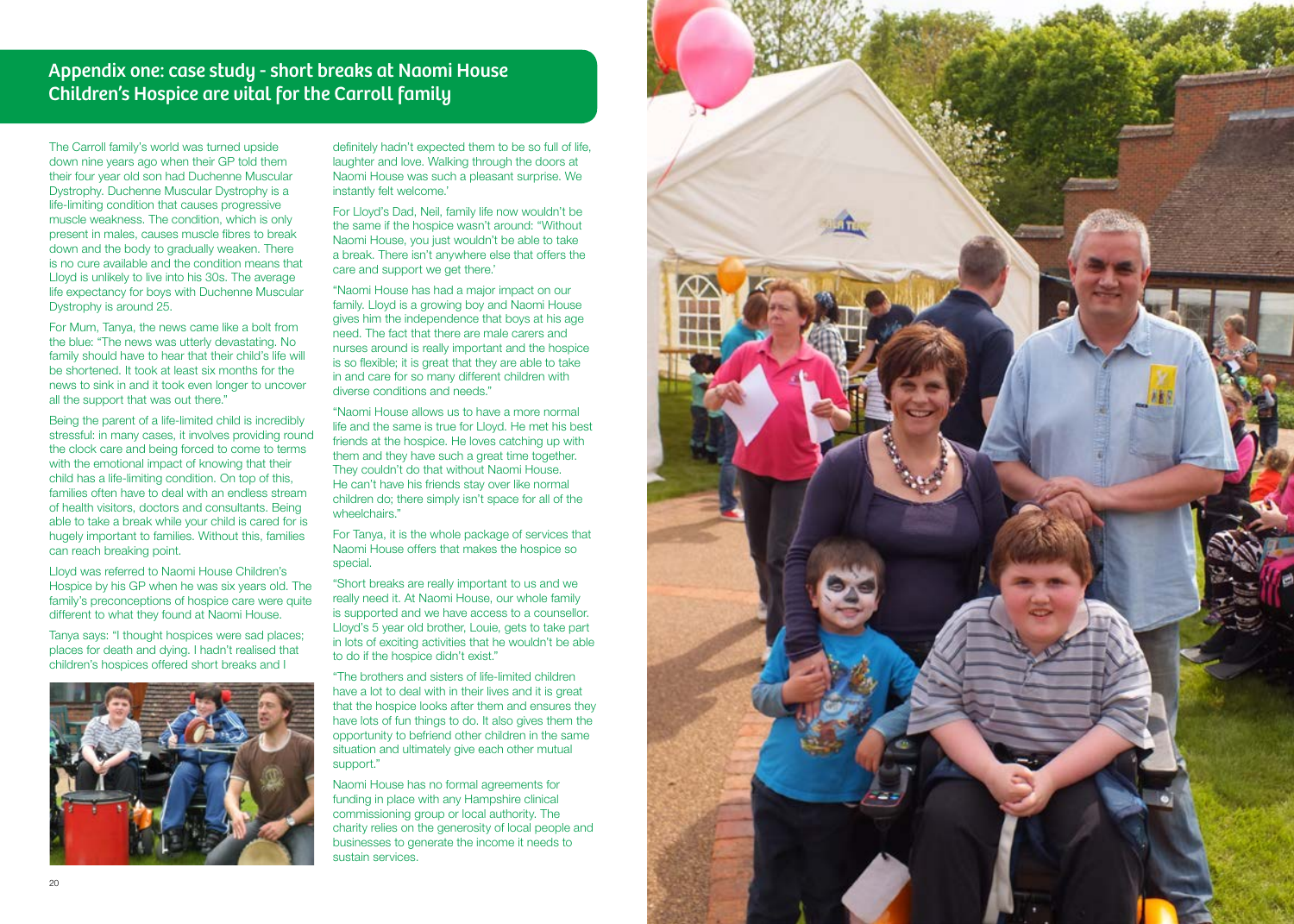

## Appendix two: The pentagon of support Appendix two: Palliative care currency funding units

| Adult acute inpatient settings |               |                      |
|--------------------------------|---------------|----------------------|
| <b>Currency unit</b>           | <b>Phase</b>  | Other                |
| AW <sub>1</sub>                | Stable        | 1 diagnosis          |
| $AW_2$                         | Stable        | 1+ diagnosis <75yrs  |
| AW <sub>3</sub>                | Stable        | 1+ diagnosis 75+yrs  |
| AW 4                           | Unstable      | 1 diagnosis          |
| AW 5                           | Unstable      | 1+ diagnosis         |
| AW <sub>6</sub>                | Deteriorating | 1 diagnosis          |
| $AW_7$                         | Deteriorating | 1+ diagnosis, <75yrs |
| AW 8                           | Deteriorating | 1+ diagnosis, 75+yrs |
| AW 9                           | Dying         | 1 diagnosis          |
| AW 10                          | Dying         | 1+ diagnosis         |

| <b>Children acute inpatient settings</b> |                     |                 |
|------------------------------------------|---------------------|-----------------|
| <b>Currency unit</b>                     | <b>Phase</b>        | Age group/other |
| CW <sub>1</sub>                          |                     | <1              |
| CW <sub>2</sub>                          |                     | $1 - 4$         |
| CW <sub>3</sub>                          | Stable              | $5-9$           |
| CW 4                                     | Unstable            | $5-9$           |
| CW <sub>5</sub>                          | Deteriorating/dying | $5 - 9$         |
| CW <sub>6</sub>                          | Stable              | $10+$           |
| CW <sub>7</sub>                          | Unstable            | $10+$           |
| CW <sub>8</sub>                          | Deteriorating/dying | $10+$           |

| <b>Children community settings</b> |               |                               |
|------------------------------------|---------------|-------------------------------|
| <b>Currency unit</b>               | <b>Phase</b>  | <b>Other</b>                  |
| $CC_1$                             | Stable        | Low physical severity         |
| $CC_2$                             | Stable        | Med/high physical<br>severity |
| $CC_3$                             | Unstable      | <1                            |
| $CC_4$                             | Unstable      | $1 - 4$                       |
| $CC_5$                             | Unstable      | $5-9$                         |
| $CC_6$                             | Unstable      | $10+$                         |
| $CC_7$                             | Deteriorating | $<$ 1                         |
| $CC_8$                             | Deteriorating | $1 - 4$                       |
| CC <sub>9</sub>                    | Deteriorating | $5-9$                         |
| $CC_1$ 10                          | Deteriorating | $10+$                         |
| CC 11                              | Dying         | $0 - 9$                       |
| $CC_12$                            | Dying         | $10+$                         |

| <b>Adult community settings</b> |               |               |
|---------------------------------|---------------|---------------|
| <b>Currency unit</b>            | <b>Phase</b>  | Other         |
| AC <sub>1</sub>                 | Stable        | Low function  |
| AC <sub>2</sub>                 | Stable        | Med function  |
| AC <sub>3</sub>                 | Stable        | High function |
| $AC_4$                          | Unstable      | Low function  |
| AC <sub>5</sub>                 | Unstable      | Med function  |
| $AC_6$                          | Unstable      | High function |
| AC 7                            | Deteriorating | Low function  |
| AC <sub>8</sub>                 | Deteriorating | Med function  |
| $AC_9$                          | Deteriorating | High function |
| $AC_1$ 10                       | Dying         |               |

| <b>Adult hospice inpatient settings</b> |               |                   |
|-----------------------------------------|---------------|-------------------|
| <b>Currency unit</b>                    | <b>Phase</b>  | Other             |
| AH <sub>1</sub>                         | Stable        | Low function      |
| AH 2                                    | Stable        | Med/high function |
| AH 3                                    | Unstable      | Low function      |
| $AH_4$                                  | Unstable      | Med/high function |
| AH 5                                    | Deteriorating | Low function      |
| AH 6                                    | Deteriorating | Med/high function |
| AH <sub>7</sub>                         | Dying         | Low function      |
| AH 8                                    | Dying         | Med/high function |

| <b>Children's hospice inpatient settings</b> |                     |                 |
|----------------------------------------------|---------------------|-----------------|
| <b>Currency unit</b>                         | <b>Phase</b>        | Age group/other |
| CH <sub>1</sub>                              |                     | <1              |
| CH <sub>2</sub>                              |                     | $1 - 4$         |
| CH <sub>3</sub>                              | Stable              | $5 - 9$         |
| CH <sub>4</sub>                              | Unstable            | $5-9$           |
| CH <sub>5</sub>                              | Deteriorating/dying | $5-9$           |
| CH <sub>6</sub>                              | Stable              | $10+$           |
| CH <sub>7</sub>                              | Unstable            | $10+$           |
| CH <sub>8</sub>                              | Deteriorating/dying | $10+$           |